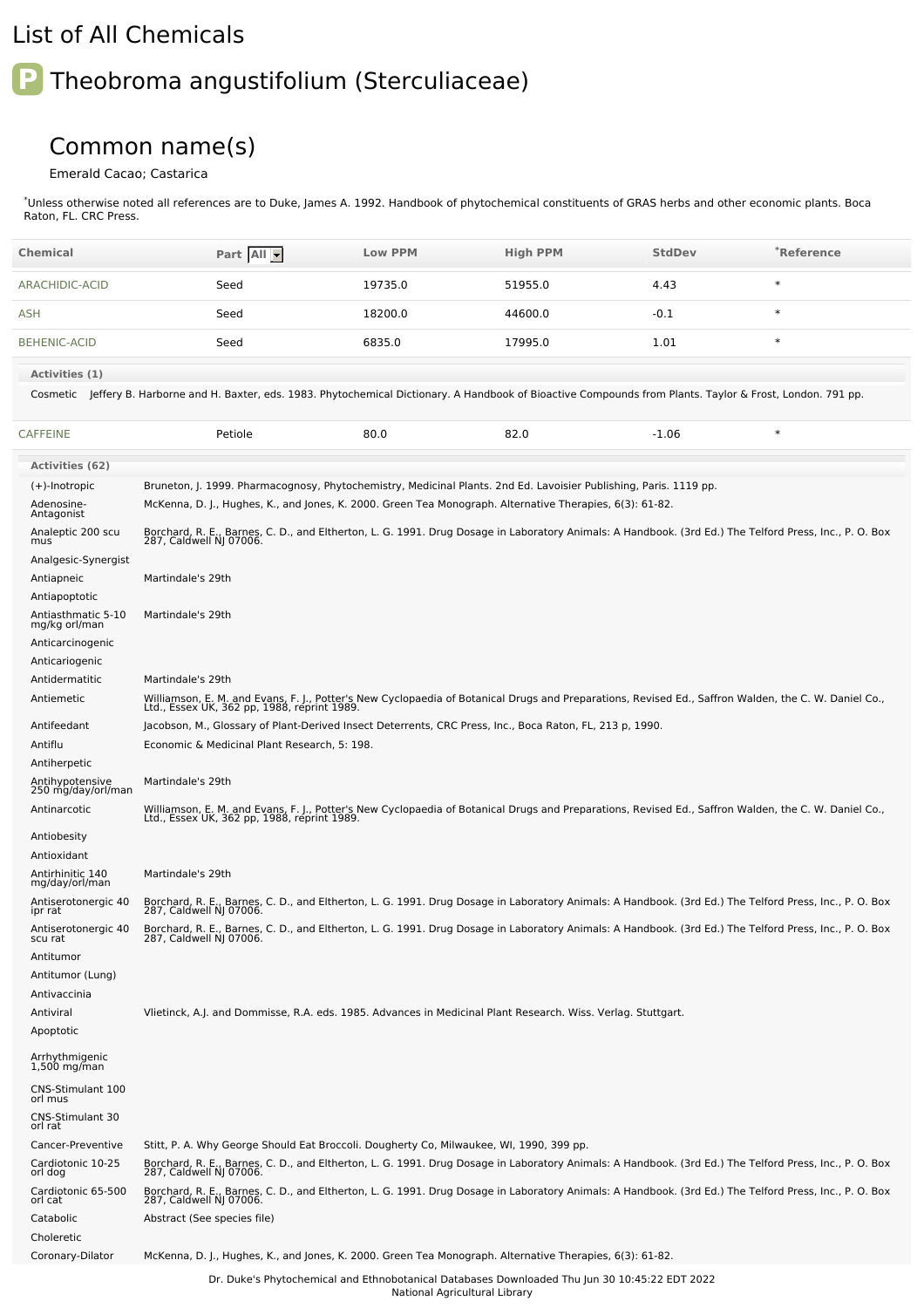| Diuretic                                 |                                                                                                                                                                                                                                   |
|------------------------------------------|-----------------------------------------------------------------------------------------------------------------------------------------------------------------------------------------------------------------------------------|
| Energizer 20-200<br>mg/man               |                                                                                                                                                                                                                                   |
| Ergotamine-<br>Enhancer                  | Martindale's 29th                                                                                                                                                                                                                 |
| <b>FLavor FEMA 125</b>                   | Aloe Research Council - Duke writeup of non-peer reviewd book by Coats and draft by Henry                                                                                                                                         |
| Herbicide                                |                                                                                                                                                                                                                                   |
| Hypertensive                             |                                                                                                                                                                                                                                   |
| Hypoglycemic                             |                                                                                                                                                                                                                                   |
| Insecticide                              | Jacobson, M., Glossary of Plant-Derived Insect Deterrents, CRC Press, Inc., Boca Raton, FL, 213 p, 1990.                                                                                                                          |
| Lypolytic                                | Bruneton, J. 1999. Pharmacognosy, Phytochemistry, Medicinal Plants. 2nd Ed. Lavoisier Publishing, Paris. 1119 pp.                                                                                                                 |
| Myorelaxant                              | McKenna, D. J., Hughes, K., and Jones, K. 2000. Green Tea Monograph. Alternative Therapies, 6(3): 61-82.                                                                                                                          |
| Neurotoxic                               | R.J. Hixtable (Huxtable, R.J. (as T. Max). 1992. This and That:The Essential Pharmacology of Herbs and Spices. Tips 13:15-20 Huxtable, R.J. 1992b.<br>The Myth of Benficent Nature. The Risk of Herbal Preparations. Anns. Intern |
| Pesticide                                |                                                                                                                                                                                                                                   |
| Phosphodiesterase-<br>Inhibitor          |                                                                                                                                                                                                                                   |
| Pyrogenic 60<br>mg/day oral hmn          | Daroca, P., Rodriguez, J., Reano, M., Canto, G., Miranda, P. 1996. Fever From Caffeine. Allergy, 51(3): 189-191.                                                                                                                  |
| Pyrogenic 13.3<br>mg/kg ipr rbt          | Dascombe, M. J. 1977. Effects of Methylxanthine Drugs on Pyrogen-Induced Hyperthermia. Eur J Pharmacol, 45: 389-392.                                                                                                              |
| Pyrogenic 15 mg/kg<br>ipr cat            | Dascombe, M. J. 1977. Effects of Methylxanthine Drugs on Pyrogen-Induced Hyperthermia. Eur J Pharmacol, 45: 389-392.                                                                                                              |
| Respirastimulant                         |                                                                                                                                                                                                                                   |
| Spasmogenic 1,500<br>mq/man              |                                                                                                                                                                                                                                   |
| Stimulant                                | R.J. Hixtable (Huxtable, R.J. (as T. Max). 1992. This and That:The Essential Pharmacology of Herbs and Spices. Tips 13:15-20 Huxtable, R.J. 1992b.<br>The Myth of Benficent Nature. The Risk of Herbal Preparations. Anns. Intern |
| Tachycardic 1,500<br>mg/man              |                                                                                                                                                                                                                                   |
| Teratogenic 14 orl<br>rat                | Borchard, R. E., Barnes, C. D., and Eltherton, L. G. 1991. Drug Dosage in Laboratory Animals: A Handbook. (3rd Ed.) The Telford Press, Inc., P. O. Box<br>287, Caldwell NJ 07006.                                                 |
| Topoisomerase-I-<br>Inhibitor 0.1 nM     | Tohda, H., Zhao, J. H., Oikawa, A. 1992. A Possible Involvement of DNA Topoisomerase I in 'Caffeine Effect' After Ultraviolet Irradiation. Tohoku J Exp<br>Med, 168: 129-132.                                                     |
| Topoisomerase-I-<br>Inhibitor 75 uM      | Shin, C. G., Strayer, J. M., Wani, M., Snapka, R. M. 1990. Rapid Evaluation of Topoisomerase Inhibitors: Caffeine Inhibition of Topoisomerases in vivo.<br>Teratogen Carcinogen Mutagen, 10: 41-52.                               |
| Topoisomerase-II-<br>Inhibitor 99 mM     | Shin, C. G., Strayer, J. M., Wani, M., Snapka, R. M. 1990. Rapid Evaluation of Topoisomerase Inhibitors: Caffeine Inhibition of Topoisomerases in vivo.<br>Teratogen Carcinogen Mutagen, 10: 41-52.                               |
| Vasodilator                              | Bruneton, J. 1999. Pharmacognosy, Phytochemistry, Medicinal Plants. 2nd Ed. Lavoisier Publishing, Paris. 1119 pp.                                                                                                                 |
| CAMP-<br>Phosphodiesterase-<br>Inhibitor | Pizzorno, J.E. and Murray, M.T. 1985. A Textbook of Natural Medicine. John Bastyr College Publications, Seattle, Washington (Looseleaf).                                                                                          |
| cGMP-<br>Phosphodiesterase-<br>Inhibitor | Pizzorno, J.E. and Murray, M.T. 1985. A Textbook of Natural Medicine. John Bastyr College Publications, Seattle, Washington (Looseleaf).                                                                                          |
|                                          |                                                                                                                                                                                                                                   |

| CAFFEINE                              | Testa                                                                                                                                                                                               | 38.0 | 52.0 | $-1.01$ | $\ast$ |
|---------------------------------------|-----------------------------------------------------------------------------------------------------------------------------------------------------------------------------------------------------|------|------|---------|--------|
| Activities (62)                       |                                                                                                                                                                                                     |      |      |         |        |
| $(+)$ -Inotropic                      | Bruneton, J. 1999. Pharmacognosy, Phytochemistry, Medicinal Plants. 2nd Ed. Lavoisier Publishing, Paris. 1119 pp.                                                                                   |      |      |         |        |
| Adenosine-<br>Antagonist              | McKenna, D. J., Hughes, K., and Jones, K. 2000. Green Tea Monograph. Alternative Therapies, 6(3): 61-82.                                                                                            |      |      |         |        |
| Analeptic 200 scu<br>mus              | Borchard, R. E., Barnes, C. D., and Eltherton, L. G. 1991. Drug Dosage in Laboratory Animals: A Handbook. (3rd Ed.) The Telford Press, Inc., P. O. Box<br>287, Caldwell NJ 07006.                   |      |      |         |        |
| Analgesic-Synergist                   |                                                                                                                                                                                                     |      |      |         |        |
| Antiapneic                            | Martindale's 29th                                                                                                                                                                                   |      |      |         |        |
| Antiapoptotic                         |                                                                                                                                                                                                     |      |      |         |        |
| Antiasthmatic 5-10<br>mg/kg orl/man   | Martindale's 29th                                                                                                                                                                                   |      |      |         |        |
| Anticarcinogenic                      |                                                                                                                                                                                                     |      |      |         |        |
| Anticariogenic                        |                                                                                                                                                                                                     |      |      |         |        |
| Antidermatitic                        | Martindale's 29th                                                                                                                                                                                   |      |      |         |        |
| Antiemetic                            | Williamson, E. M. and Evans, F. J., Potter's New Cyclopaedia of Botanical Drugs and Preparations, Revised Ed., Saffron Walden, the C. W. Daniel Co.,<br>Ltd., Essex UK, 362 pp, 1988, reprint 1989. |      |      |         |        |
| Antifeedant                           | Jacobson, M., Glossary of Plant-Derived Insect Deterrents, CRC Press, Inc., Boca Raton, FL, 213 p, 1990.                                                                                            |      |      |         |        |
| Antiflu                               | Economic & Medicinal Plant Research, 5: 198.                                                                                                                                                        |      |      |         |        |
| Antiherpetic                          |                                                                                                                                                                                                     |      |      |         |        |
| Antihypotensive<br>250 mg/day/orl/man | Martindale's 29th                                                                                                                                                                                   |      |      |         |        |
| Antinarcotic                          | Williamson, E. M. and Evans, F. J., Potter's New Cyclopaedia of Botanical Drugs and Preparations, Revised Ed., Saffron Walden, the C. W. Daniel Co.,<br>Ltd., Essex UK, 362 pp. 1988, reprint 1989. |      |      |         |        |
| Antiobesity                           |                                                                                                                                                                                                     |      |      |         |        |
| Antioxidant                           |                                                                                                                                                                                                     |      |      |         |        |
| Antirhinitic 140<br>mg/day/orl/man    | Martindale's 29th                                                                                                                                                                                   |      |      |         |        |
| Antiserotonergic 40<br>ipr rat        | Borchard, R. E., Barnes, C. D., and Eltherton, L. G. 1991. Drug Dosage in Laboratory Animals: A Handbook. (3rd Ed.) The Telford Press, Inc., P. O. Box<br>287, Caldwell NJ 07006.                   |      |      |         |        |
| Antiserotonergic 40<br>scu rat        | Borchard, R. E., Barnes, C. D., and Eltherton, L. G. 1991. Drug Dosage in Laboratory Animals: A Handbook. (3rd Ed.) The Telford Press, Inc., P. O. Box<br>287, Caldwell NJ 07006.                   |      |      |         |        |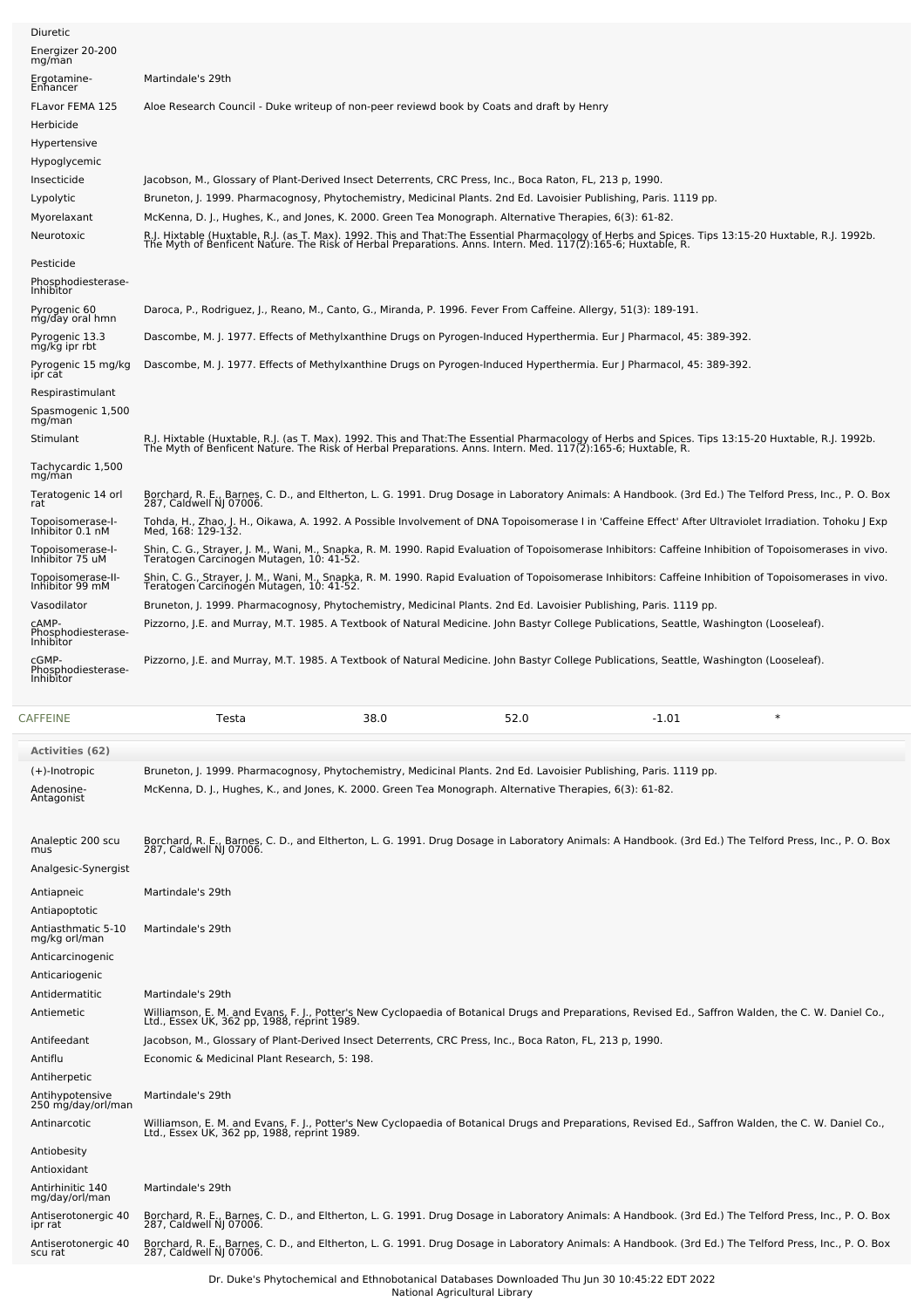| Antitumor<br>Antitumor (Lung)                                                                                                    |                                                                                                                                                                                                                                                                                                                                                                                                                                                                                                                                                                                |  |
|----------------------------------------------------------------------------------------------------------------------------------|--------------------------------------------------------------------------------------------------------------------------------------------------------------------------------------------------------------------------------------------------------------------------------------------------------------------------------------------------------------------------------------------------------------------------------------------------------------------------------------------------------------------------------------------------------------------------------|--|
| Antivaccinia                                                                                                                     |                                                                                                                                                                                                                                                                                                                                                                                                                                                                                                                                                                                |  |
| Antiviral<br>Apoptotic<br>Arrhythmigenic<br>$1,500$ mg/man<br>CNS-Stimulant 100<br>orl mus<br><b>CNS-Stimulant 30</b><br>orl rat | Vlietinck, A.J. and Dommisse, R.A. eds. 1985. Advances in Medicinal Plant Research. Wiss. Verlag. Stuttgart.                                                                                                                                                                                                                                                                                                                                                                                                                                                                   |  |
| Cancer-Preventive<br>Cardiotonic 10-25<br>orl dog                                                                                | Stitt, P. A. Why George Should Eat Broccoli. Dougherty Co, Milwaukee, WI, 1990, 399 pp.<br>Borchard, R. E., Barnes, C. D., and Eltherton, L. G. 1991. Drug Dosage in Laboratory Animals: A Handbook. (3rd Ed.) The Telford Press, Inc., P. O. Box<br>287, Caldwell NJ 07006.                                                                                                                                                                                                                                                                                                   |  |
| Cardiotonic 65-500<br>orl cat<br>Catabolic                                                                                       | Borchard, R. E., Barnes, C. D., and Eltherton, L. G. 1991. Drug Dosage in Laboratory Animals: A Handbook. (3rd Ed.) The Telford Press, Inc., P. O. Box<br>287, Caldwell NJ 07006.<br>Abstract (See species file)                                                                                                                                                                                                                                                                                                                                                               |  |
| Choleretic                                                                                                                       |                                                                                                                                                                                                                                                                                                                                                                                                                                                                                                                                                                                |  |
| Coronary-Dilator<br>Diuretic                                                                                                     | McKenna, D. J., Hughes, K., and Jones, K. 2000. Green Tea Monograph. Alternative Therapies, 6(3): 61-82.                                                                                                                                                                                                                                                                                                                                                                                                                                                                       |  |
| Energizer 20-200<br>mg/man                                                                                                       |                                                                                                                                                                                                                                                                                                                                                                                                                                                                                                                                                                                |  |
| Ergotamine-<br>Enhancer                                                                                                          | Martindale's 29th                                                                                                                                                                                                                                                                                                                                                                                                                                                                                                                                                              |  |
| FLavor FEMA 125<br>Herbicide                                                                                                     | Aloe Research Council - Duke writeup of non-peer reviewd book by Coats and draft by Henry                                                                                                                                                                                                                                                                                                                                                                                                                                                                                      |  |
| Hypertensive<br>Hypoglycemic<br>Insecticide<br>Lypolytic<br>Myorelaxant<br>Neurotoxic                                            | Jacobson, M., Glossary of Plant-Derived Insect Deterrents, CRC Press, Inc., Boca Raton, FL, 213 p, 1990.<br>Bruneton, J. 1999. Pharmacognosy, Phytochemistry, Medicinal Plants. 2nd Ed. Lavoisier Publishing, Paris. 1119 pp.<br>McKenna, D. J., Hughes, K., and Jones, K. 2000. Green Tea Monograph. Alternative Therapies, 6(3): 61-82.<br>R.J. Hixtable (Huxtable, R.J. (as T. Max). 1992. This and That:The Essential Pharmacology of Herbs and Spices. Tips 13:15-20 Huxtable, R.J. 1992b.<br>The Myth of Benficent Nature. The Risk of Herbal Preparations. Anns. Intern |  |
| Pesticide<br>Phosphodiesterase-<br>Inhibitor                                                                                     |                                                                                                                                                                                                                                                                                                                                                                                                                                                                                                                                                                                |  |
| Pyrogenic 60<br>mg/day oral hmn                                                                                                  | Daroca, P., Rodriguez, J., Reano, M., Canto, G., Miranda, P. 1996. Fever From Caffeine. Allergy, 51(3): 189-191.                                                                                                                                                                                                                                                                                                                                                                                                                                                               |  |
| Pyrogenic 13.3<br>mg/kg ipr rbt                                                                                                  | Dascombe, M. J. 1977. Effects of Methylxanthine Drugs on Pyrogen-Induced Hyperthermia. Eur J Pharmacol, 45: 389-392.                                                                                                                                                                                                                                                                                                                                                                                                                                                           |  |
| Pyrogenic 15 mg/kg<br>ipr cat                                                                                                    | Dascombe, M. J. 1977. Effects of Methylxanthine Drugs on Pyrogen-Induced Hyperthermia. Eur J Pharmacol, 45: 389-392.                                                                                                                                                                                                                                                                                                                                                                                                                                                           |  |
| Respirastimulant<br>Spasmogenic 1,500<br>mg/man                                                                                  |                                                                                                                                                                                                                                                                                                                                                                                                                                                                                                                                                                                |  |
| Stimulant                                                                                                                        | R.J. Hixtable (Huxtable, R.J. (as T. Max). 1992. This and That:The Essential Pharmacology of Herbs and Spices. Tips 13:15-20 Huxtable, R.J. 1992b.<br>The Myth of Benficent Nature. The Risk of Herbal Preparations. Anns. Intern                                                                                                                                                                                                                                                                                                                                              |  |
| Tachycardic 1.500<br>mg/man                                                                                                      |                                                                                                                                                                                                                                                                                                                                                                                                                                                                                                                                                                                |  |
| Teratogenic 14 orl<br>rat                                                                                                        | Borchard, R. E., Barnes, C. D., and Eltherton, L. G. 1991. Drug Dosage in Laboratory Animals: A Handbook. (3rd Ed.) The Telford Press, Inc., P. O. Box<br>287, Caldwell NJ 07006.                                                                                                                                                                                                                                                                                                                                                                                              |  |
| Topoisomerase-I-<br>Inhibitor 0.1 nM                                                                                             | Tohda, H., Zhao, J. H., Oikawa, A. 1992. A Possible Involvement of DNA Topoisomerase I in 'Caffeine Effect' After Ultraviolet Irradiation. Tohoku J Exp<br>Med, 168: 129-132.                                                                                                                                                                                                                                                                                                                                                                                                  |  |
| Topoisomerase-I-<br>Inhibitor 75 uM<br>Topoisomerase-II-                                                                         | Shin, C. G., Strayer, J. M., Wani, M., Snapka, R. M. 1990. Rapid Evaluation of Topoisomerase Inhibitors: Caffeine Inhibition of Topoisomerases in vivo.<br>Teratogen Carcinogen Mutagen, 10: 41-52.<br>Shin, C. G., Strayer, J. M., Wani, M., Snapka, R. M. 1990. Rapid Evaluation of Topoisomerase Inhibitors: Caffeine Inhibition of Topoisomerases in vivo.                                                                                                                                                                                                                 |  |
| Inhibitor 99 mM                                                                                                                  | Teratogen Carcinogén Mutagen, 10: 41-52.                                                                                                                                                                                                                                                                                                                                                                                                                                                                                                                                       |  |
| Vasodilator<br>CAMP-<br>Phosphodiesterase-<br>Inhibitor                                                                          | Bruneton, J. 1999. Pharmacognosy, Phytochemistry, Medicinal Plants. 2nd Ed. Lavoisier Publishing, Paris. 1119 pp.<br>Pizzorno, J.E. and Murray, M.T. 1985. A Textbook of Natural Medicine. John Bastyr College Publications, Seattle, Washington (Looseleaf).                                                                                                                                                                                                                                                                                                                  |  |
| cGMP-<br>Phosphodiesterase-<br>Inhibitor                                                                                         | Pizzorno, J.E. and Murray, M.T. 1985. A Textbook of Natural Medicine. John Bastyr College Publications, Seattle, Washington (Looseleaf).                                                                                                                                                                                                                                                                                                                                                                                                                                       |  |
| CAFFEINE                                                                                                                         | $\ast$<br>Seed<br>35.0<br>57.0<br>$-1.0$                                                                                                                                                                                                                                                                                                                                                                                                                                                                                                                                       |  |
| <b>Activities (62)</b>                                                                                                           |                                                                                                                                                                                                                                                                                                                                                                                                                                                                                                                                                                                |  |
| $(+)$ -Inotropic<br>Adenosine-<br>Antagonist                                                                                     | Bruneton, J. 1999. Pharmacognosy, Phytochemistry, Medicinal Plants. 2nd Ed. Lavoisier Publishing, Paris. 1119 pp.<br>McKenna, D. J., Hughes, K., and Jones, K. 2000. Green Tea Monograph. Alternative Therapies, 6(3): 61-82.                                                                                                                                                                                                                                                                                                                                                  |  |
| Analeptic 200 scu<br>mus                                                                                                         | Borchard, R. E., Barnes, C. D., and Eltherton, L. G. 1991. Drug Dosage in Laboratory Animals: A Handbook. (3rd Ed.) The Telford Press, Inc., P. O. Box<br>287, Caldwell NJ 07006.                                                                                                                                                                                                                                                                                                                                                                                              |  |
| Analgesic-Synergist<br>Antiapneic                                                                                                | Martindale's 29th                                                                                                                                                                                                                                                                                                                                                                                                                                                                                                                                                              |  |
| Antiapoptotic<br>Antiasthmatic 5-10<br>mg/kg orl/man<br>Anticarcinogenic                                                         | Martindale's 29th                                                                                                                                                                                                                                                                                                                                                                                                                                                                                                                                                              |  |
| Anticariogenic<br>Antidarmath                                                                                                    | $M$ artindalale $20th$                                                                                                                                                                                                                                                                                                                                                                                                                                                                                                                                                         |  |
|                                                                                                                                  |                                                                                                                                                                                                                                                                                                                                                                                                                                                                                                                                                                                |  |

Dr. Duke's Phytochemical and Ethnobotanical Databases Downloaded Thu Jun 30 10:45:22 EDT 2022 National Agricultural Library

L.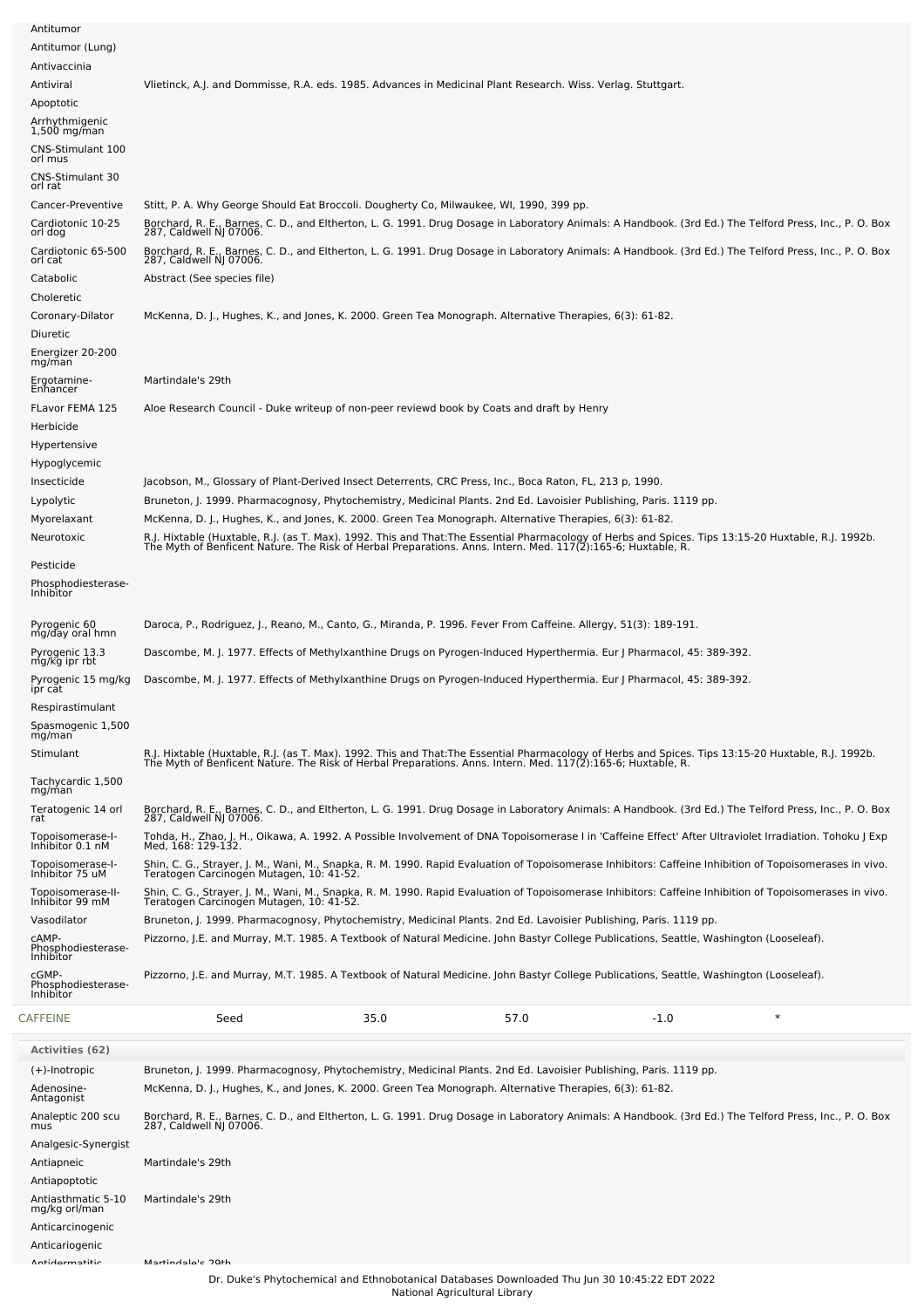|                                                   | Plat unique 3 2501                                                                                                                                                                                                                                                           |
|---------------------------------------------------|------------------------------------------------------------------------------------------------------------------------------------------------------------------------------------------------------------------------------------------------------------------------------|
| Antiemetic                                        | Williamson, E. M. and Evans, F. J., Potter's New Cyclopaedia of Botanical Drugs and Preparations, Revised Ed., Saffron Walden, the C. W. Daniel Co.,<br>Ltd., Essex UK, 362 pp, 1988, reprint 1989.                                                                          |
| Antifeedant                                       | Jacobson, M., Glossary of Plant-Derived Insect Deterrents, CRC Press, Inc., Boca Raton, FL, 213 p, 1990.                                                                                                                                                                     |
| Antiflu                                           | Economic & Medicinal Plant Research, 5: 198.                                                                                                                                                                                                                                 |
| Antiherpetic                                      |                                                                                                                                                                                                                                                                              |
| Antihypotensive<br>250 mg/day/orl/man             | Martindale's 29th                                                                                                                                                                                                                                                            |
| Antinarcotic                                      | Williamson, E. M. and Evans, F. J., Potter's New Cyclopaedia of Botanical Drugs and Preparations, Revised Ed., Saffron Walden, the C. W. Daniel Co.,<br>Ltd., Essex UK, 362 pp, 1988, reprint 1989.                                                                          |
| Antiobesity<br>Antioxidant                        |                                                                                                                                                                                                                                                                              |
| Antirhinitic 140<br>mg/day/orl/man                | Martindale's 29th                                                                                                                                                                                                                                                            |
| Antiserotonergic 40<br>ipr rat                    | Borchard, R. E., Barnes, C. D., and Eltherton, L. G. 1991. Drug Dosage in Laboratory Animals: A Handbook. (3rd Ed.) The Telford Press, Inc., P. O. Box<br>287, Caldwell NJ 07006.                                                                                            |
| Antiserotonergic 40<br>scu rat<br>Antitumor       | Borchard, R. E., Barnes, C. D., and Eltherton, L. G. 1991. Drug Dosage in Laboratory Animals: A Handbook. (3rd Ed.) The Telford Press, Inc., P. O. Box<br>287, Caldwell NJ 07006.                                                                                            |
| Antitumor (Lung)                                  |                                                                                                                                                                                                                                                                              |
| Antivaccinia                                      |                                                                                                                                                                                                                                                                              |
| Antiviral                                         | Vlietinck, A.J. and Dommisse, R.A. eds. 1985. Advances in Medicinal Plant Research. Wiss. Verlag. Stuttgart.                                                                                                                                                                 |
| Apoptotic                                         |                                                                                                                                                                                                                                                                              |
| Arrhythmigenic<br>$1,500$ mg/man                  |                                                                                                                                                                                                                                                                              |
| CNS-Stimulant 100<br>orl mus                      |                                                                                                                                                                                                                                                                              |
| CNS-Stimulant 30<br>orl rat                       |                                                                                                                                                                                                                                                                              |
| Cancer-Preventive<br>Cardiotonic 10-25<br>orl dog | Stitt, P. A. Why George Should Eat Broccoli. Dougherty Co, Milwaukee, WI, 1990, 399 pp.<br>Borchard, R. E., Barnes, C. D., and Eltherton, L. G. 1991. Drug Dosage in Laboratory Animals: A Handbook. (3rd Ed.) The Telford Press, Inc., P. O. Box<br>287, Caldwell NJ 07006. |
| Cardiotonic 65-500<br>orl cat                     | Borchard, R. E., Barnes, C. D., and Eltherton, L. G. 1991. Drug Dosage in Laboratory Animals: A Handbook. (3rd Ed.) The Telford Press, Inc., P. O. Box<br>287, Caldwell NJ 07006.                                                                                            |
| Catabolic                                         | Abstract (See species file)                                                                                                                                                                                                                                                  |
| Choleretic                                        |                                                                                                                                                                                                                                                                              |
| Coronary-Dilator                                  | McKenna, D. J., Hughes, K., and Jones, K. 2000. Green Tea Monograph. Alternative Therapies, 6(3): 61-82.                                                                                                                                                                     |
| Diuretic<br>Energizer 20-200<br>mg/man            |                                                                                                                                                                                                                                                                              |
| Ergotamine-<br>Enhancer                           | Martindale's 29th                                                                                                                                                                                                                                                            |
| FLavor FEMA 125<br>Herbicide                      | Aloe Research Council - Duke writeup of non-peer reviewd book by Coats and draft by Henry                                                                                                                                                                                    |
| Hypertensive                                      |                                                                                                                                                                                                                                                                              |
| Hypoglycemic<br>Insecticide                       | Jacobson, M., Glossary of Plant-Derived Insect Deterrents, CRC Press, Inc., Boca Raton, FL, 213 p, 1990.                                                                                                                                                                     |
| Lypolytic                                         |                                                                                                                                                                                                                                                                              |
| Myorelaxant                                       | Bruneton, J. 1999. Pharmacognosy, Phytochemistry, Medicinal Plants. 2nd Ed. Lavoisier Publishing, Paris. 1119 pp.                                                                                                                                                            |
|                                                   | McKenna, D. J., Hughes, K., and Jones, K. 2000. Green Tea Monograph. Alternative Therapies, 6(3): 61-82.                                                                                                                                                                     |
| Neurotoxic                                        | R.J. Hixtable (Huxtable, R.J. (as T. Max). 1992. This and That:The Essential Pharmacology of Herbs and Spices. Tips 13:15-20 Huxtable, R.J. 1992b.<br>The Myth of Benficent Nature. The Risk of Herbal Preparations. Anns. Intern                                            |
| Pesticide                                         |                                                                                                                                                                                                                                                                              |
| Phosphodiesterase-<br>Inhibitor                   |                                                                                                                                                                                                                                                                              |
| Pyrogenic 60<br>mg/day oral hmn                   | Daroca, P., Rodriguez, J., Reano, M., Canto, G., Miranda, P. 1996. Fever From Caffeine. Allergy, 51(3): 189-191.                                                                                                                                                             |
| Pyrogenic 13.3<br>mg/kg ipr rbt                   | Dascombe, M. J. 1977. Effects of Methylxanthine Drugs on Pyrogen-Induced Hyperthermia. Eur J Pharmacol, 45: 389-392.                                                                                                                                                         |
| Pyrogenic 15 mg/kg<br>ipr cat                     | Dascombe, M. J. 1977. Effects of Methylxanthine Drugs on Pyrogen-Induced Hyperthermia. Eur J Pharmacol, 45: 389-392.                                                                                                                                                         |
| Respirastimulant                                  |                                                                                                                                                                                                                                                                              |
| Spasmogenic 1,500<br>mg/man                       |                                                                                                                                                                                                                                                                              |
| Stimulant                                         | R.J. Hixtable (Huxtable, R.J. (as T. Max). 1992. This and That:The Essential Pharmacology of Herbs and Spices. Tips 13:15-20 Huxtable, R.J. 1992b.<br>The Myth of Benficent Nature. The Risk of Herbal Preparations. Anns. Intern                                            |
| Tachycardic 1,500<br>mg/man                       |                                                                                                                                                                                                                                                                              |
| Teratogenic 14 orl<br>rat                         | Borchard, R. E., Barnes, C. D., and Eltherton, L. G. 1991. Drug Dosage in Laboratory Animals: A Handbook. (3rd Ed.) The Telford Press, Inc., P. O. Box<br>287, Caldwell NJ 07006.                                                                                            |
| Topoisomerase-I-<br>Inhibitor 0.1 nM              | Tohda, H., Zhao, J. H., Oikawa, A. 1992. A Possible Involvement of DNA Topoisomerase I in 'Caffeine Effect' After Ultraviolet Irradiation. Tohoku J Exp<br>Med, 168: 129-132.                                                                                                |
| Topoisomerase-I-<br>Inhibitor 75 uM               | Shin, C. G., Strayer, J. M., Wani, M., Snapka, R. M. 1990. Rapid Evaluation of Topoisomerase Inhibitors: Caffeine Inhibition of Topoisomerases in vivo.<br>Teratogen Carcinogen Mutagen, 10: 41-52.                                                                          |
| Topoisomerase-II-<br>Inhibitor 99 mM              | Shin, C. G., Strayer, J. M., Wani, M., Snapka, R. M. 1990. Rapid Evaluation of Topoisomerase Inhibitors: Caffeine Inhibition of Topoisomerases in vivo.<br>Teratogen Carcinogen Mutagen, 10: 41-52.                                                                          |
| Vasodilator<br>CAMP-<br>Phosphodiesterase-        | Bruneton, J. 1999. Pharmacognosy, Phytochemistry, Medicinal Plants. 2nd Ed. Lavoisier Publishing, Paris. 1119 pp.<br>Pizzorno, J.E. and Murray, M.T. 1985. A Textbook of Natural Medicine. John Bastyr College Publications, Seattle, Washington (Looseleaf).                |
| Inhibitor<br>cGMP-<br>Phosphodiesterase-          | Pizzorno, J.E. and Murray, M.T. 1985. A Textbook of Natural Medicine. John Bastyr College Publications, Seattle, Washington (Looseleaf).                                                                                                                                     |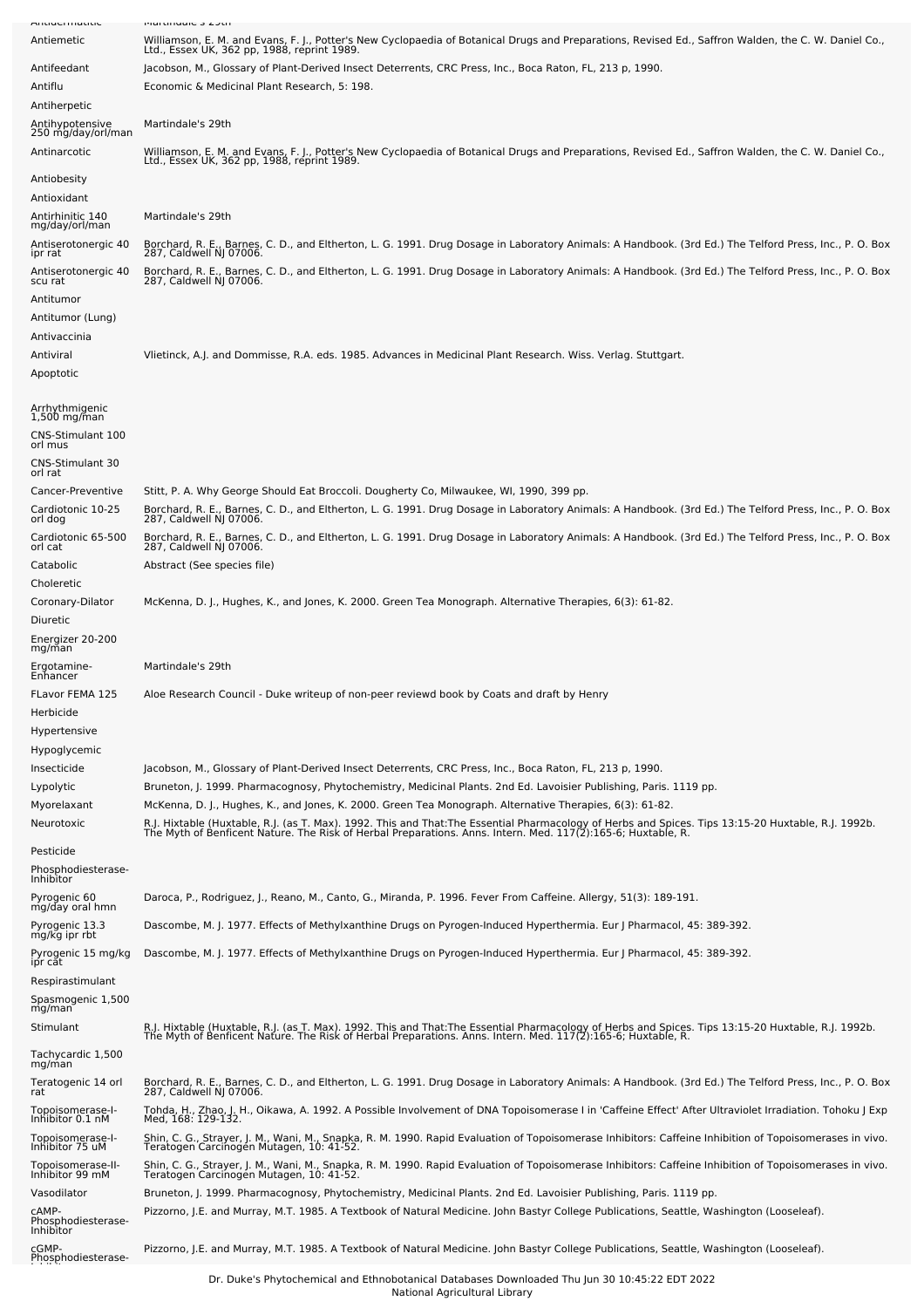Phosphodiesterase-Inhibitor

| <b>CARBOHYDRATES</b>         | Seed                                                                                                                                     | 141500.0 | 554542.0 | 0.12 | $\ast$ |
|------------------------------|------------------------------------------------------------------------------------------------------------------------------------------|----------|----------|------|--------|
| <b>FAT</b>                   | Seed                                                                                                                                     | 174800.0 | 460200.0 | 1.03 | $\ast$ |
| <b>FIBER</b>                 | Seed                                                                                                                                     | 113000.0 | 217000.0 | 0.65 | $\ast$ |
| Activities (15)              |                                                                                                                                          |          |          |      |        |
| Angiotensin-Receptor-Blocker |                                                                                                                                          |          |          |      |        |
| Antidiabetic                 |                                                                                                                                          |          |          |      |        |
| Antihypertensive             |                                                                                                                                          |          |          |      |        |
| Antiobesity                  |                                                                                                                                          |          |          |      |        |
| Antitumor                    | Pizzorno, J.E. and Murray, M.T. 1985. A Textbook of Natural Medicine. John Bastyr College Publications, Seattle, Washington (Looseleaf). |          |          |      |        |
| Antiulcer                    | Pizzorno, J.E. and Murray, M.T. 1985. A Textbook of Natural Medicine. John Bastyr College Publications, Seattle, Washington (Looseleaf). |          |          |      |        |
| Beta-Blocker                 |                                                                                                                                          |          |          |      |        |
| Cancer-Preventive            | Stitt, P. A. Why George Should Eat Broccoli. Dougherty Co, Milwaukee, WI, 1990, 399 pp.                                                  |          |          |      |        |
| Cardioprotective             |                                                                                                                                          |          |          |      |        |
| Diuretic                     |                                                                                                                                          |          |          |      |        |
| Hypocholesterolemic          |                                                                                                                                          |          |          |      |        |
| Hypotensive 10 g/man/day/orl | Pizzorno, J.E. and Murray, M.T. 1985. A Textbook of Natural Medicine. John Bastyr College Publications, Seattle, Washington (Looseleaf). |          |          |      |        |
| Hypouricemic                 |                                                                                                                                          |          |          |      |        |
| Laxative                     |                                                                                                                                          |          |          |      |        |
| Vasodilator                  |                                                                                                                                          |          |          |      |        |
|                              |                                                                                                                                          |          |          |      |        |

| LINOLEIC-ACID                    | Seed                                                                                                                                                      | 8965.0                                                                                                                                   | 23600.0  | $-0.72$ | $\ast$ |  |  |
|----------------------------------|-----------------------------------------------------------------------------------------------------------------------------------------------------------|------------------------------------------------------------------------------------------------------------------------------------------|----------|---------|--------|--|--|
| <b>Activities (27)</b>           |                                                                                                                                                           |                                                                                                                                          |          |         |        |  |  |
| 5-Alpha-Reductase-Inhibitor      |                                                                                                                                                           |                                                                                                                                          |          |         |        |  |  |
| AntiMS                           | Economic & Medicinal Plant Research, 6: 189.                                                                                                              |                                                                                                                                          |          |         |        |  |  |
| Antiacne                         |                                                                                                                                                           |                                                                                                                                          |          |         |        |  |  |
| Antialopecic                     |                                                                                                                                                           |                                                                                                                                          |          |         |        |  |  |
| Antianaphylactic                 | Economic & Medicinal Plant Research, 6: 189.                                                                                                              |                                                                                                                                          |          |         |        |  |  |
| Antiandrogenic                   |                                                                                                                                                           |                                                                                                                                          |          |         |        |  |  |
| Antiarteriosclerotic             |                                                                                                                                                           |                                                                                                                                          |          |         |        |  |  |
| Antiarthritic                    | Economic & Medicinal Plant Research, 6: 189.                                                                                                              |                                                                                                                                          |          |         |        |  |  |
| Anticoronary                     | Jeffery B. Harborne and H. Baxter, eds. 1983. Phytochemical Dictionary. A Handbook of Bioactive Compounds from Plants. Taylor & Frost,<br>London. 791 pp. |                                                                                                                                          |          |         |        |  |  |
| Antieczemic                      | Economic & Medicinal Plant Research, 6: 189.                                                                                                              |                                                                                                                                          |          |         |        |  |  |
| Antifibrinolytic                 | Economic & Medicinal Plant Research, 1: 53.                                                                                                               |                                                                                                                                          |          |         |        |  |  |
| Antigranular                     |                                                                                                                                                           |                                                                                                                                          |          |         |        |  |  |
| Antihistaminic                   | Economic & Medicinal Plant Research, 6: 189.                                                                                                              |                                                                                                                                          |          |         |        |  |  |
| Antiinflammatory IC50=31<br>uМ   |                                                                                                                                                           |                                                                                                                                          |          |         |        |  |  |
| Antileukotriene-D4 IC50=31<br>uМ |                                                                                                                                                           |                                                                                                                                          |          |         |        |  |  |
| Antimenorrhagic                  |                                                                                                                                                           | Pizzorno, J.E. and Murray, M.T. 1985. A Textbook of Natural Medicine. John Bastyr College Publications, Seattle, Washington (Looseleaf). |          |         |        |  |  |
| Antiprostatitic                  |                                                                                                                                                           | Pizzorno, J.E. and Murray, M.T. 1985. A Textbook of Natural Medicine. John Bastyr College Publications, Seattle, Washington (Looseleaf). |          |         |        |  |  |
| Cancer-Preventive                |                                                                                                                                                           | Stitt, P. A. Why George Should Eat Broccoli. Dougherty Co, Milwaukee, WI, 1990, 399 pp.                                                  |          |         |        |  |  |
| Carcinogenic                     | Science News, 146: 421.                                                                                                                                   |                                                                                                                                          |          |         |        |  |  |
| Comedolytic                      |                                                                                                                                                           |                                                                                                                                          |          |         |        |  |  |
| Hepatoprotective                 |                                                                                                                                                           |                                                                                                                                          |          |         |        |  |  |
| Hypocholesterolemic              |                                                                                                                                                           | Spiller, G. A. 1996 (Spiller, G. A. Ed. 1996. CRC Handbook of Lipids in Human Nutrition. CRC Press. Boca Raton, FL. 233 pp.)             |          |         |        |  |  |
| Immunomodulator                  | Economic & Medicinal Plant Research, 6: 189.                                                                                                              |                                                                                                                                          |          |         |        |  |  |
| Insectifuge                      |                                                                                                                                                           | Jacobson, M., Glossary of Plant-Derived Insect Deterrents, CRC Press, Inc., Boca Raton, FL, 213 p, 1990.                                 |          |         |        |  |  |
| Metastatic                       | Science News, 146: 421.                                                                                                                                   |                                                                                                                                          |          |         |        |  |  |
| Nematicide                       |                                                                                                                                                           | Nigg, H.N. and Seigler, D.S., eds. 1992. Phytochemical Resources for Medicine and Agriculture. Plenum Press, New York. 445 pp.           |          |         |        |  |  |
| Propecic                         |                                                                                                                                                           |                                                                                                                                          |          |         |        |  |  |
| <b>OLEIC-ACID</b>                | Seed                                                                                                                                                      | 86825.0                                                                                                                                  | 228580.0 | 0.9     | $\ast$ |  |  |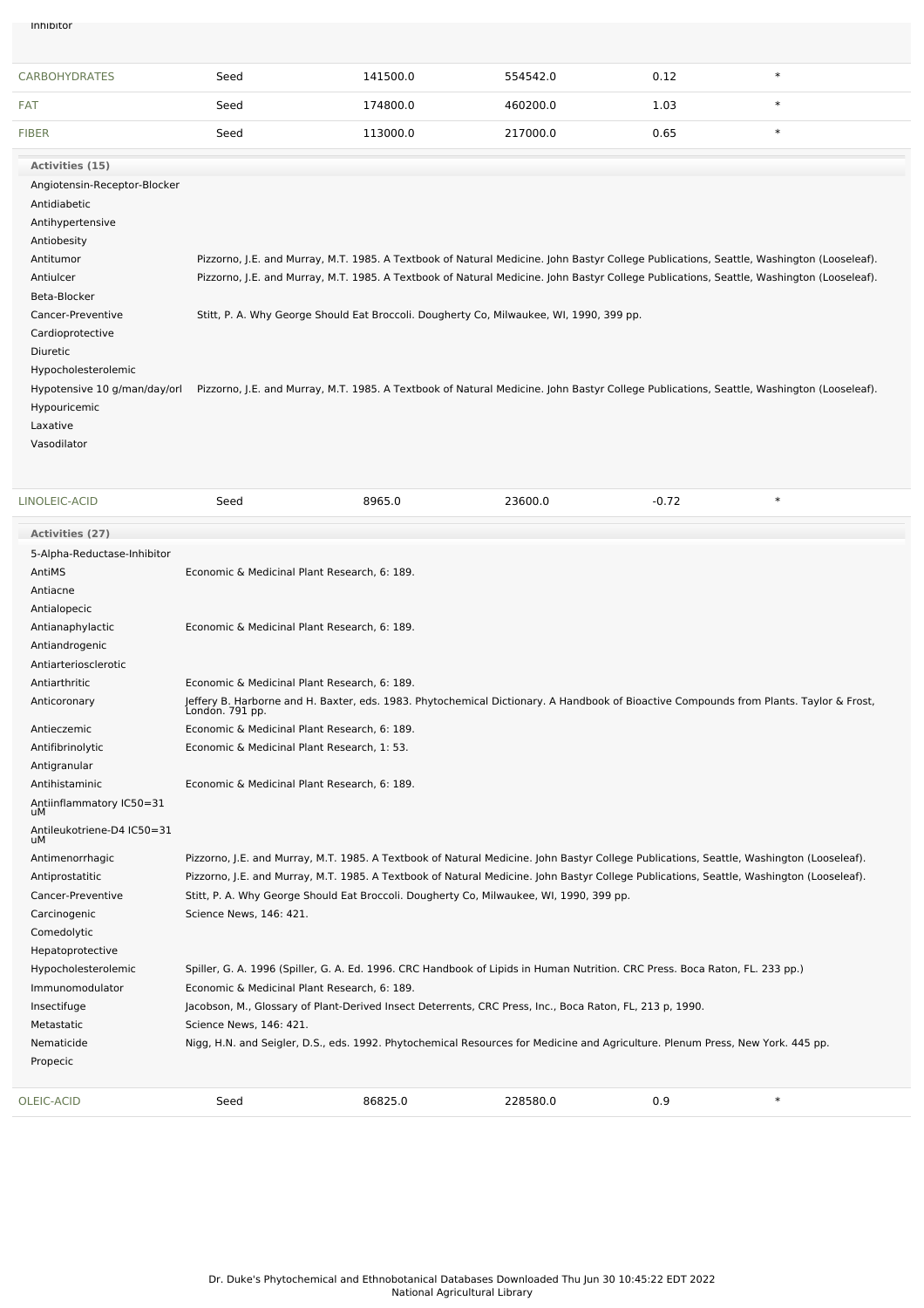| Activities (18)                    |                                                                                                                                                                                                          |
|------------------------------------|----------------------------------------------------------------------------------------------------------------------------------------------------------------------------------------------------------|
| 5-Alpha-Reductase-<br>Inhibitor    |                                                                                                                                                                                                          |
| Allergenic                         |                                                                                                                                                                                                          |
| Alpha-Reductase-<br>Inhibitor      |                                                                                                                                                                                                          |
| Anemiagenic                        |                                                                                                                                                                                                          |
| Antialopecic                       |                                                                                                                                                                                                          |
| Antiandrogenic                     |                                                                                                                                                                                                          |
| Antiinflammatory<br>$IC50 = 21$ uM |                                                                                                                                                                                                          |
| Antileukotriene-D4<br>$IC50=21$ uM |                                                                                                                                                                                                          |
| Cancer-Preventive                  | Stitt, P. A. Why George Should Eat Broccoli. Dougherty Co, Milwaukee, WI, 1990, 399 pp.                                                                                                                  |
| Choleretic 5 ml/man                |                                                                                                                                                                                                          |
| Dermatitigenic                     |                                                                                                                                                                                                          |
| FLavor FEMA 1-30                   | Aloe Research Council - Duke writeup of non-peer reviewd book by Coats and draft by Henry                                                                                                                |
| Hypocholesterolemic                | Spiller, G. A. 1996 (Spiller, G. A. Ed. 1996. CRC Handbook of Lipids in Human Nutrition. CRC Press. Boca Raton, FL. 233 pp.)                                                                             |
| Insectifuge                        | Jacobson, M., Glossary of Plant-Derived Insect Deterrents, CRC Press, Inc., Boca Raton, FL, 213 p, 1990.                                                                                                 |
| Irritant                           | Merck 11th Edition                                                                                                                                                                                       |
| Percutaneostimulant                | Seki, T., Toeda, C., Kawaguchi, T., Juni, K., Sugibayashi, K., and Morimoto, Y. 1990. Enhanced Transdermal Delivery of Zidovudine in Rats and<br>Human Skin. Chem. Pharm. Bull. 38(11): 3086-3089, 1990. |
| Perfumery                          | Aloe Research Council - Duke writeup of non-peer reviewd book by Coats and draft by Henry                                                                                                                |
| Propecic                           |                                                                                                                                                                                                          |
|                                    |                                                                                                                                                                                                          |

| PALMITIC-ACID                   | Seed                                                                                                                                                      | 8740.0                                                                                                                                                    | 23000.0  | $-0.23$ | $\ast$ |  |  |
|---------------------------------|-----------------------------------------------------------------------------------------------------------------------------------------------------------|-----------------------------------------------------------------------------------------------------------------------------------------------------------|----------|---------|--------|--|--|
| Activities (13)                 |                                                                                                                                                           |                                                                                                                                                           |          |         |        |  |  |
| 5-Alpha-Reductase-<br>Inhibitor |                                                                                                                                                           |                                                                                                                                                           |          |         |        |  |  |
| Antialopecic                    |                                                                                                                                                           |                                                                                                                                                           |          |         |        |  |  |
| Antiandrogenic                  |                                                                                                                                                           |                                                                                                                                                           |          |         |        |  |  |
| Antifibrinolytic                | Economic & Medicinal Plant Research, 1: 53.                                                                                                               |                                                                                                                                                           |          |         |        |  |  |
| Antioxidant IC40=60             |                                                                                                                                                           |                                                                                                                                                           |          |         |        |  |  |
| FLavor FEMA 1                   |                                                                                                                                                           | Aloe Research Council - Duke writeup of non-peer reviewd book by Coats and draft by Henry                                                                 |          |         |        |  |  |
| Hemolytic                       |                                                                                                                                                           | Bisset, N.G., ed. 1994. Herbal Drugs and Phytopharmaceuticals. CRC Press. Boca Raton, FL. 566 pp.                                                         |          |         |        |  |  |
| Hypercholesterolemic            |                                                                                                                                                           | Spiller, G. A. 1996 (Spiller, G. A. Ed. 1996. CRC Handbook of Lipids in Human Nutrition. CRC Press. Boca Raton, FL. 233 pp.)                              |          |         |        |  |  |
| Lubricant                       | London. 791 pp.                                                                                                                                           | Jeffery B. Harborne and H. Baxter, eds. 1983. Phytochemical Dictionary. A Handbook of Bioactive Compounds from Plants. Taylor & Frost,                    |          |         |        |  |  |
| Nematicide                      |                                                                                                                                                           | Nigg, H.N. and Seigler, D.S., eds. 1992. Phytochemical Resources for Medicine and Agriculture. Plenum Press, New York. 445 pp.                            |          |         |        |  |  |
| Pesticide                       |                                                                                                                                                           |                                                                                                                                                           |          |         |        |  |  |
| Propecic                        |                                                                                                                                                           |                                                                                                                                                           |          |         |        |  |  |
| Soap                            | London. 791 pp.                                                                                                                                           | Jeffery B. Harborne and H. Baxter, eds. 1983. Phytochemical Dictionary. A Handbook of Bioactive Compounds from Plants. Taylor & Frost,                    |          |         |        |  |  |
| <b>PROTEIN</b>                  | Seed                                                                                                                                                      | 55500.0                                                                                                                                                   | 105000.0 | $-1.15$ | $\ast$ |  |  |
| STEARIC-ACID                    | Seed                                                                                                                                                      | 43700.0                                                                                                                                                   | 115050.0 | 1.93    | $\ast$ |  |  |
| <b>Activities (8)</b>           |                                                                                                                                                           |                                                                                                                                                           |          |         |        |  |  |
| 5-Alpha-Reductase-<br>Inhibitor |                                                                                                                                                           |                                                                                                                                                           |          |         |        |  |  |
| Cosmetic                        |                                                                                                                                                           | Jeffery B. Harborne and H. Baxter, eds. 1983. Phytochemical Dictionary. A Handbook of Bioactive Compounds from Plants. Taylor & Frost,<br>London. 791 pp. |          |         |        |  |  |
| FLavor FEMA 2-4,000             |                                                                                                                                                           | Aloe Research Council - Duke writeup of non-peer reviewd book by Coats and draft by Henry                                                                 |          |         |        |  |  |
| Hypocholesterolemic             |                                                                                                                                                           | Spiller, G. A. 1996 (Spiller, G. A. Ed. 1996. CRC Handbook of Lipids in Human Nutrition. CRC Press. Boca Raton, FL. 233 pp.)                              |          |         |        |  |  |
| Lubricant                       | Jeffery B. Harborne and H. Baxter, eds. 1983. Phytochemical Dictionary. A Handbook of Bioactive Compounds from Plants. Taylor & Frost,<br>Londón. 791 pp. |                                                                                                                                                           |          |         |        |  |  |
| Perfumery                       | Aloe Research Council - Duke writeup of non-peer reviewd book by Coats and draft by Henry                                                                 |                                                                                                                                                           |          |         |        |  |  |

Suppository Jeffery B. Harborne and H. Baxter, eds. 1983. Phytochemical Dictionary. A Handbook of Bioactive Compounds from Plants. Taylor & Frost, London. 791 pp. [THEOBROMINE](file:///phytochem/chemicals/show/17073) Petiole 30.0 32.0 -1.23 \*

Propecic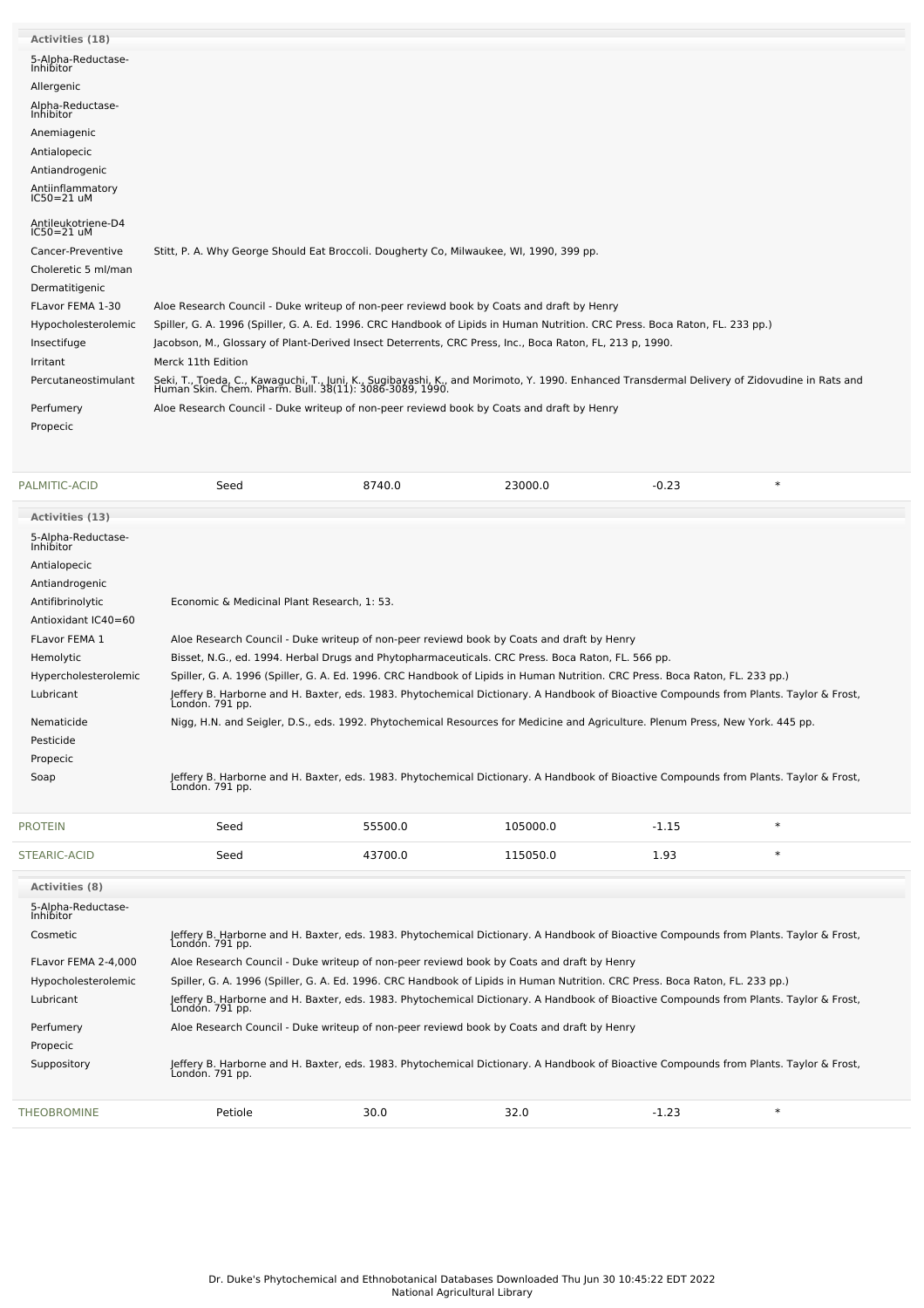| Activities (21)                          |                                                                                                                                                                                                                                   |
|------------------------------------------|-----------------------------------------------------------------------------------------------------------------------------------------------------------------------------------------------------------------------------------|
| Anorexic                                 | Martindale's 28th                                                                                                                                                                                                                 |
| Antiasthmatic 10<br>mg/kg/orl/man        | Martindale's 29th                                                                                                                                                                                                                 |
| Anticellulitic                           |                                                                                                                                                                                                                                   |
| Arteriodilator                           |                                                                                                                                                                                                                                   |
| Bronchodilator                           | Merck 11th Edition                                                                                                                                                                                                                |
| <b>CNS-Stimulant</b>                     |                                                                                                                                                                                                                                   |
| Cardiotonic                              | Merck 11th Edition                                                                                                                                                                                                                |
| Diuretic 300-600<br>mg/man/day           | Martindale's 28th                                                                                                                                                                                                                 |
| Emetic                                   | Martindale's 28th                                                                                                                                                                                                                 |
| Fetotoxic 100 mg/kg                      |                                                                                                                                                                                                                                   |
| Herbicide IC41=100<br>ppm                | Lydon, J. & Duke, S., The potential of pesticides from plants, pp. 1-41 in Craker, L. & Simon, J., eds, Herbs, Spices & Medicinal Plants: Recent<br>Advances in Botany, Horticulture, & Pharmacology, v. 4, Oryx Press, Phoenix,  |
| Myocardiotonic                           |                                                                                                                                                                                                                                   |
| Myorelaxant                              | Jeffery B. Harborne and H. Baxter, eds. 1983. Phytochemical Dictionary. A Handbook of Bioactive Compounds from Plants. Taylor & Frost, London.<br>791 pp.                                                                         |
| Myostimulant                             | Martindale's 29th                                                                                                                                                                                                                 |
| Pesticide                                |                                                                                                                                                                                                                                   |
| Stimulant                                |                                                                                                                                                                                                                                   |
| Teratogenic 100<br>mg/kg                 |                                                                                                                                                                                                                                   |
| Vasodilator                              | Merck 11th Edition                                                                                                                                                                                                                |
| cAMP-Inhibitor<br>$IC50 = 0.06$ mg/ml    | Schussler, M., Fricke, U., Nikolov, N., and Holzl, J. 1991. Comparison of the Flavonoids Occurring in Crataegus species and Inhibition of 3',5'-Cyclic<br>Adenosine Monophosphate Phosphodiesterase. Plant Medica 57: Suppl Issue |
| CAMP-<br>Phosphodiesterase-<br>Inhibitor | Pizzorno, J.E. and Murray, M.T. 1985. A Textbook of Natural Medicine. John Bastyr College Publications, Seattle, Washington (Looseleaf).                                                                                          |
| cGMP-<br>Phosphodiesterase-<br>Inhibitor | Pizzorno, J.E. and Murray, M.T. 1985. A Textbook of Natural Medicine. John Bastyr College Publications, Seattle, Washington (Looseleaf).                                                                                          |

| <b>THEOBROMINE</b>                       | Testa                                                                                                                                                                                                                             | 294.0 | 332.0 | $-1.35$ | $\ast$ |  |
|------------------------------------------|-----------------------------------------------------------------------------------------------------------------------------------------------------------------------------------------------------------------------------------|-------|-------|---------|--------|--|
| Activities (21)                          |                                                                                                                                                                                                                                   |       |       |         |        |  |
| Anorexic                                 | Martindale's 28th                                                                                                                                                                                                                 |       |       |         |        |  |
| Antiasthmatic 10<br>mg/kg/orl/man        | Martindale's 29th                                                                                                                                                                                                                 |       |       |         |        |  |
| Anticellulitic                           |                                                                                                                                                                                                                                   |       |       |         |        |  |
| Arteriodilator                           |                                                                                                                                                                                                                                   |       |       |         |        |  |
| <b>Bronchodilator</b>                    | Merck 11th Edition                                                                                                                                                                                                                |       |       |         |        |  |
| CNS-Stimulant                            |                                                                                                                                                                                                                                   |       |       |         |        |  |
| Cardiotonic                              | Merck 11th Edition                                                                                                                                                                                                                |       |       |         |        |  |
| Diuretic 300-600<br>mg/man/day           | Martindale's 28th                                                                                                                                                                                                                 |       |       |         |        |  |
| Emetic                                   | Martindale's 28th                                                                                                                                                                                                                 |       |       |         |        |  |
| Fetotoxic 100 mg/kg                      |                                                                                                                                                                                                                                   |       |       |         |        |  |
| Herbicide IC41=100<br>ppm                | Lydon, J. & Duke, S., The potential of pesticides from plants, pp. 1-41 in Craker, L. & Simon, J., eds, Herbs, Spices & Medicinal Plants: Recent<br>Advances in Botany, Horticulture, & Pharmacology, v. 4, Oryx Press, Phoenix,  |       |       |         |        |  |
| Myocardiotonic                           |                                                                                                                                                                                                                                   |       |       |         |        |  |
| Myorelaxant                              | Jeffery B. Harborne and H. Baxter, eds. 1983. Phytochemical Dictionary. A Handbook of Bioactive Compounds from Plants. Taylor & Frost, London.<br>791 pp.                                                                         |       |       |         |        |  |
| Myostimulant                             | Martindale's 29th                                                                                                                                                                                                                 |       |       |         |        |  |
| Pesticide                                |                                                                                                                                                                                                                                   |       |       |         |        |  |
| Stimulant                                |                                                                                                                                                                                                                                   |       |       |         |        |  |
| Teratogenic 100<br>mg/kg                 |                                                                                                                                                                                                                                   |       |       |         |        |  |
| Vasodilator                              | Merck 11th Edition                                                                                                                                                                                                                |       |       |         |        |  |
| cAMP-Inhibitor<br>$IC50 = 0.06$ mg/ml    | Schussler, M., Fricke, U., Nikolov, N., and Holzl, J. 1991. Comparison of the Flavonoids Occurring in Crataegus species and Inhibition of 3',5'-Cyclic<br>Adenosine Monophosphate Phosphodiesterase. Plant Medica 57: Suppl Issue |       |       |         |        |  |
| cAMP-<br>Phosphodiesterase-<br>Inhibitor | Pizzorno, J.E. and Murray, M.T. 1985. A Textbook of Natural Medicine. John Bastyr College Publications, Seattle, Washington (Looseleaf).                                                                                          |       |       |         |        |  |
| cGMP-<br>Phosphodiesterase-<br>Inhibitor | Pizzorno, J.E. and Murray, M.T. 1985. A Textbook of Natural Medicine. John Bastyr College Publications, Seattle, Washington (Looseleaf).                                                                                          |       |       |         |        |  |
| <b>THEOBROMINE</b>                       | Seed                                                                                                                                                                                                                              | 330.0 | 368.0 | $-0.47$ | $\ast$ |  |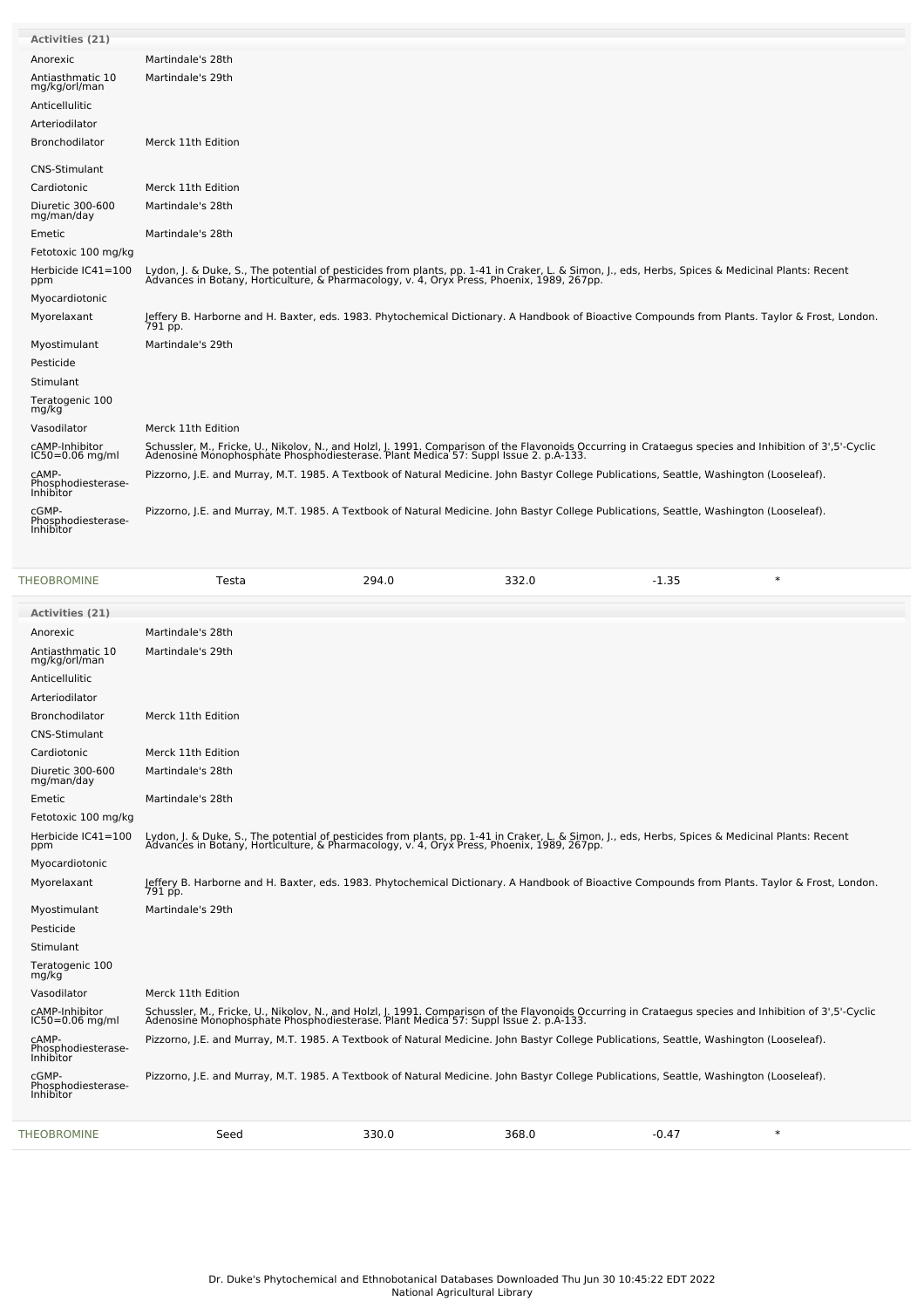| Activities (21)                                 |                                                                                                                                                                                                                                   |
|-------------------------------------------------|-----------------------------------------------------------------------------------------------------------------------------------------------------------------------------------------------------------------------------------|
| Anorexic                                        | Martindale's 28th                                                                                                                                                                                                                 |
| Antiasthmatic 10<br>mg/kg/orl/man               | Martindale's 29th                                                                                                                                                                                                                 |
| Anticellulitic                                  |                                                                                                                                                                                                                                   |
| Arteriodilator                                  |                                                                                                                                                                                                                                   |
| Bronchodilator                                  | Merck 11th Edition                                                                                                                                                                                                                |
| <b>CNS-Stimulant</b>                            |                                                                                                                                                                                                                                   |
| Cardiotonic                                     | Merck 11th Edition                                                                                                                                                                                                                |
| Diuretic 300-600<br>mg/man/day                  | Martindale's 28th                                                                                                                                                                                                                 |
| Emetic                                          | Martindale's 28th                                                                                                                                                                                                                 |
| Fetotoxic 100 mg/kg                             |                                                                                                                                                                                                                                   |
| Herbicide IC41=100<br>ppm                       | Lydon, J. & Duke, S., The potential of pesticides from plants, pp. 1-41 in Craker, L. & Simon, J., eds, Herbs, Spices & Medicinal Plants: Recent<br>Advances in Botany, Horticulture, & Pharmacology, v. 4, Oryx Press, Phoenix,  |
| Myocardiotonic                                  |                                                                                                                                                                                                                                   |
| Myorelaxant                                     | Jeffery B. Harborne and H. Baxter, eds. 1983. Phytochemical Dictionary. A Handbook of Bioactive Compounds from Plants. Taylor & Frost, London.<br>791 pp.                                                                         |
| Myostimulant                                    | Martindale's 29th                                                                                                                                                                                                                 |
| Pesticide                                       |                                                                                                                                                                                                                                   |
| Stimulant                                       |                                                                                                                                                                                                                                   |
| Teratogenic 100<br>mg/kg                        |                                                                                                                                                                                                                                   |
| Vasodilator                                     | Merck 11th Edition                                                                                                                                                                                                                |
| cAMP-Inhibitor<br>$IC50 = 0.06$ mg/ml           | Schussler, M., Fricke, U., Nikolov, N., and Holzl, J. 1991. Comparison of the Flavonoids Occurring in Crataegus species and Inhibition of 3',5'-Cyclic<br>Adenosine Monophosphate Phosphodiesterase. Plant Medica 57: Suppl Issue |
| cAMP-<br>Phosphodiesterase-<br><b>Inhibitor</b> | Pizzorno, J.E. and Murray, M.T. 1985. A Textbook of Natural Medicine. John Bastyr College Publications, Seattle, Washington (Looseleaf).                                                                                          |
| cGMP-<br>Phosphodiesterase-<br>Inhibitor        | Pizzorno, J.E. and Murray, M.T. 1985. A Textbook of Natural Medicine. John Bastyr College Publications, Seattle, Washington (Looseleaf).                                                                                          |
|                                                 |                                                                                                                                                                                                                                   |

| $\cdot$ $\cdot$ $\cdot$ $\cdot$ $\cdot$ | LINE<br>THF.<br>∟סר | $-$<br>Testa | $-$<br>LI3.0 | .<br>116.U | 1.34 |  |
|-----------------------------------------|---------------------|--------------|--------------|------------|------|--|
|-----------------------------------------|---------------------|--------------|--------------|------------|------|--|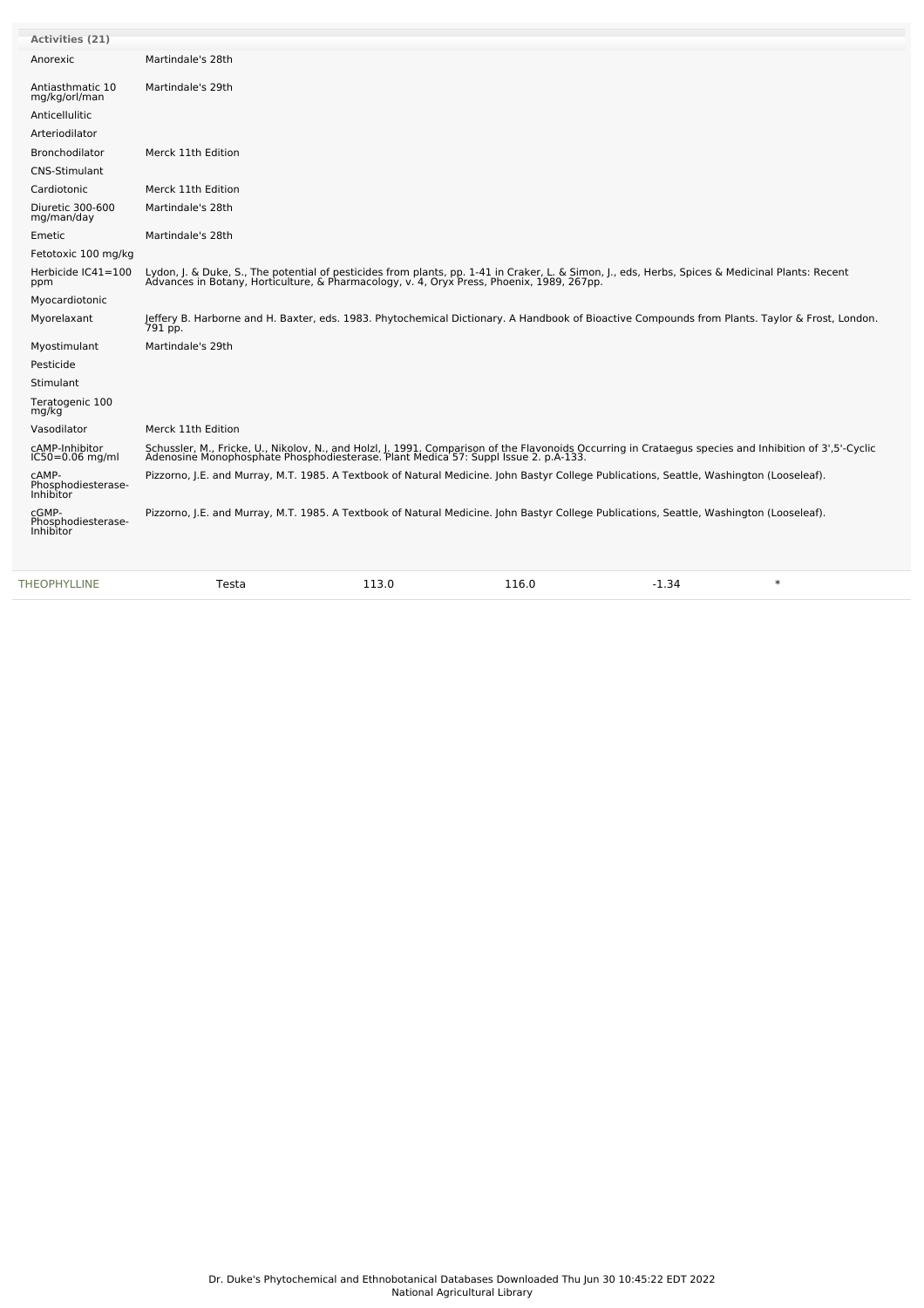| <b>Activities (36)</b>                     |                                                                                                                                                                                                                                   |
|--------------------------------------------|-----------------------------------------------------------------------------------------------------------------------------------------------------------------------------------------------------------------------------------|
| (+)-Inotropic                              | Bruneton, J. 1999. Pharmacognosy, Phytochemistry, Medicinal Plants. 2nd Ed. Lavoisier Publishing, Paris. 1119 pp.                                                                                                                 |
| Allergenic                                 | Martindale's 29th                                                                                                                                                                                                                 |
| Antiapneic                                 | Martindale's 29th                                                                                                                                                                                                                 |
| Antiasthmatic 5<br>mg/kg/orl/man           | Martindale's 29th                                                                                                                                                                                                                 |
| Antibradyarrhythmic                        | Martindale's 29th                                                                                                                                                                                                                 |
| Antibronchitic                             |                                                                                                                                                                                                                                   |
| Anticellulitic                             |                                                                                                                                                                                                                                   |
| Antidote Charcoal &<br>Propanolol          | Martindale's 29th                                                                                                                                                                                                                 |
| Antiemphysemic                             | Martindale's 29th                                                                                                                                                                                                                 |
| Antineuralgic                              | Martindale's 29th                                                                                                                                                                                                                 |
| Antirhinitic                               | Martindale's 29th                                                                                                                                                                                                                 |
| Antispasmodic 100 uM                       |                                                                                                                                                                                                                                   |
| Antiviral                                  |                                                                                                                                                                                                                                   |
| Arteriodilator                             |                                                                                                                                                                                                                                   |
| <b>Bronchodilator</b>                      |                                                                                                                                                                                                                                   |
| CNS-Stimulant                              | Jeffery B. Harborne and H. Baxter, eds. 1983. Phytochemical Dictionary. A Handbook of Bioactive Compounds from Plants. Taylor & Frost, London.<br>791 pp.                                                                         |
| Cardiovascular 30<br>mg/kg orl rat         | Borchard, R. E., Barnes, C. D., and Eltherton, L. G. 1991. Drug Dosage in Laboratory Animals: A Handbook. (3rd Ed.) The Telford Press, Inc., P. O.<br>Box 287, Caldwell NJ 07006.                                                 |
| Choleretic                                 |                                                                                                                                                                                                                                   |
| Diuretic 15 mg/kg ivn<br>rbt               | Borchard, R. E., Barnes, C. D., and Eltherton, L. G. 1991. Drug Dosage in Laboratory Animals: A Handbook. (3rd Ed.) The Telford Press, Inc., P. O.<br>Box 287, Caldwell NJ 07006.                                                 |
| Fetotoxic 100 mg/kg                        |                                                                                                                                                                                                                                   |
| Herbicide IC58=100<br>ppm                  | Lydon, J. & Duke, S., The potential of pesticides from plants, pp. 1-41 in Craker, L. & Simon, J., eds, Herbs, Spices & Medicinal Plants: Recent<br>Advances in Botany, Horticulture, & Pharmacology, v. 4, Oryx Press, Phoenix,  |
| Hypertensive                               | LAWSON in Koch, H. P. and Lawson, L. D., eds. 1996. Garlic- The Science and therapeutic application of Allium sativum L. and related species.<br>Williams & Wilkins, Baltimore. 329 pp.                                           |
| Hyperuricemic                              | Martindale's 29th                                                                                                                                                                                                                 |
| Hypoglycemic                               |                                                                                                                                                                                                                                   |
| Myocardiotonic                             | Martindale's 29th                                                                                                                                                                                                                 |
| Myorelaxant 100 uM                         |                                                                                                                                                                                                                                   |
| Pesticide                                  |                                                                                                                                                                                                                                   |
| Prostaglandin-Secretor<br>10 mg/kg orl rat | Borchard, R. E., Barnes, C. D., and Eltherton, L. G. 1991. Drug Dosage in Laboratory Animals: A Handbook. (3rd Ed.) The Telford Press, Inc., P. O.<br>Box 287, Caldwell NJ 07006.                                                 |
| Stimulant                                  |                                                                                                                                                                                                                                   |
| Tachycardic                                | Martindale's 29th                                                                                                                                                                                                                 |
| Teratogenic                                | CRC Handbook of Medicinal Herbs and/or CRC Handbook of Proximate Analyses                                                                                                                                                         |
| Vasodilator                                |                                                                                                                                                                                                                                   |
| cAMP-Inhibitor<br>$IC50 = 0.06$ mg/ml      | Schussler, M., Fricke, U., Nikolov, N., and Holzl, J. 1991. Comparison of the Flavonoids Occurring in Crataegus species and Inhibition of 3',5'-Cyclic<br>Adenosine Monophosphate Phosphodiesterase. Plant Medica 57: Suppl Issue |
| cAMP-<br>Phosphodiesterase-<br>Inhibitor   |                                                                                                                                                                                                                                   |
| cGMP-Inhibitor                             | Pizzorno, J.E. and Murray, M.T. 1985. A Textbook of Natural Medicine. John Bastyr College Publications, Seattle, Washington (Looseleaf).                                                                                          |
| cGMP-<br>Phosphodiesterase-<br>Inhibitor   | Pizzorno, J.E. and Murray, M.T. 1985. A Textbook of Natural Medicine. John Bastyr College Publications, Seattle, Washington (Looseleaf).                                                                                          |
|                                            |                                                                                                                                                                                                                                   |

[THEOPHYLLINE](file:///phytochem/chemicals/show/17076) Seed 84.0 96.0 -0.76 \*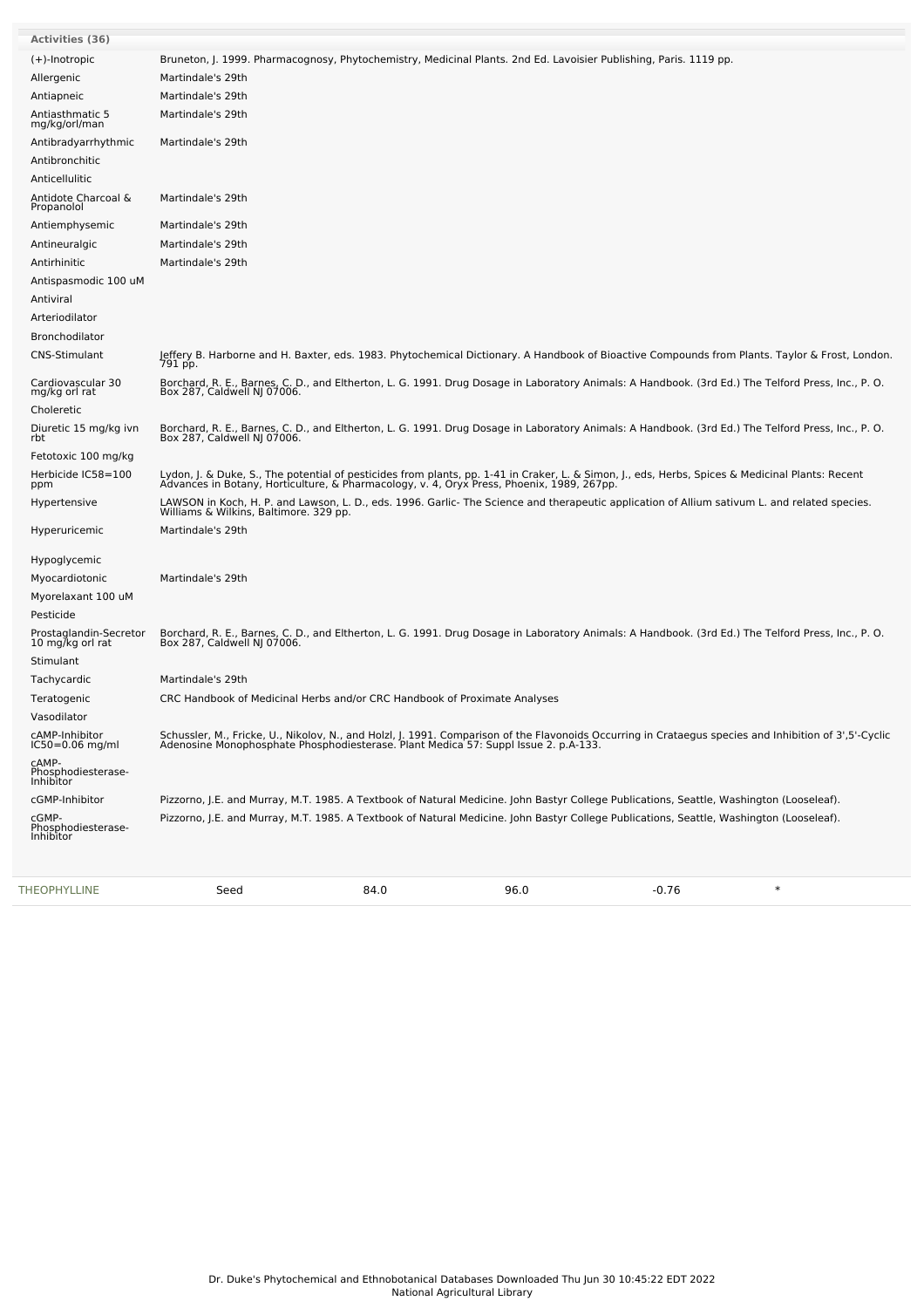| THEOPHYLLINE                              | Petiole                                                                   | 47.0 | 52.0                                                                                                                                                                                                                             | $-1.31$ | $\ast$                                                                                                                                                    |
|-------------------------------------------|---------------------------------------------------------------------------|------|----------------------------------------------------------------------------------------------------------------------------------------------------------------------------------------------------------------------------------|---------|-----------------------------------------------------------------------------------------------------------------------------------------------------------|
| cGMP-<br>Phosphodiesterase-<br>Inhibitor  |                                                                           |      | Pizzorno, J.E. and Murray, M.T. 1985. A Textbook of Natural Medicine. John Bastyr College Publications, Seattle, Washington (Looseleaf).                                                                                         |         |                                                                                                                                                           |
| cGMP-Inhibitor                            |                                                                           |      | Pizzorno, J.E. and Murray, M.T. 1985. A Textbook of Natural Medicine. John Bastyr College Publications, Seattle, Washington (Looseleaf).                                                                                         |         |                                                                                                                                                           |
| CAMP-<br>Phosphodiesterase-<br>Inhibitor  |                                                                           |      |                                                                                                                                                                                                                                  |         |                                                                                                                                                           |
| cAMP-Inhibitor<br>$IC50 = 0.06$ mg/ml     |                                                                           |      | Adenosine Monophosphate Phosphodiesterase. Plant Medica 57: Suppl Issue 2. p.A-133.                                                                                                                                              |         | Schussler, M., Fricke, U., Nikolov, N., and Holzl, J. 1991. Comparison of the Flavonoids Occurring in Crataegus species and Inhibition of 3',5'-Cyclic    |
| Vasodilator                               |                                                                           |      |                                                                                                                                                                                                                                  |         |                                                                                                                                                           |
| Teratogenic                               | CRC Handbook of Medicinal Herbs and/or CRC Handbook of Proximate Analyses |      |                                                                                                                                                                                                                                  |         |                                                                                                                                                           |
| Tachycardic                               | Martindale's 29th                                                         |      |                                                                                                                                                                                                                                  |         |                                                                                                                                                           |
| 10 mg/kg orl rat<br>Stimulant             | Box 287, Caldwell NJ 07006.                                               |      |                                                                                                                                                                                                                                  |         |                                                                                                                                                           |
| Pesticide<br>Prostaglandin-Secretor       |                                                                           |      | Borchard, R. E., Barnes, C. D., and Eltherton, L. G. 1991. Drug Dosage in Laboratory Animals: A Handbook. (3rd Ed.) The Telford Press, Inc., P. O.                                                                               |         |                                                                                                                                                           |
| Myocardiotonic<br>Myorelaxant 100 uM      |                                                                           |      |                                                                                                                                                                                                                                  |         |                                                                                                                                                           |
| Hypoglycemic                              | Martindale's 29th                                                         |      |                                                                                                                                                                                                                                  |         |                                                                                                                                                           |
| Hyperuricemic                             | Martindale's 29th                                                         |      |                                                                                                                                                                                                                                  |         |                                                                                                                                                           |
|                                           |                                                                           |      | LAWSON in Koch, H. P. and Lawson, L. D., eds. 1996. Garlic- The Science and therapeutic application of Allium sativum L. and related species.<br>Williams & Wilkins, Baltimore. 329 pp.                                          |         |                                                                                                                                                           |
| ppm<br>Hypertensive                       |                                                                           |      |                                                                                                                                                                                                                                  |         |                                                                                                                                                           |
| Fetotoxic 100 mg/kg<br>Herbicide IC58=100 |                                                                           |      | Lydon, J. & Duke, S., The potential of pesticides from plants, pp. 1-41 in Craker, L. & Simon, J., eds, Herbs, Spices & Medicinal Plants: Recent<br>Advances in Botany, Horticulture, & Pharmacology, v. 4, Oryx Press, Phoenix, |         |                                                                                                                                                           |
| rbt                                       |                                                                           |      |                                                                                                                                                                                                                                  |         |                                                                                                                                                           |
| Diuretic 15 mg/kg ivn                     |                                                                           |      | Borchard, R. E., Barnes, C. D., and Eltherton, L. G. 1991. Drug Dosage in Laboratory Animals: A Handbook. (3rd Ed.) The Telford Press, Inc., P. O.<br>Box 287, Caldwell NJ 07006.                                                |         |                                                                                                                                                           |
| mg/kg orl rat<br>Choleretic               | Box 287, Caldwell NJ 07006.                                               |      |                                                                                                                                                                                                                                  |         |                                                                                                                                                           |
| Cardiovascular 30                         |                                                                           |      | Borchard, R. E., Barnes, C. D., and Eltherton, L. G. 1991. Drug Dosage in Laboratory Animals: A Handbook. (3rd Ed.) The Telford Press, Inc., P. O.                                                                               |         | Jeffery B. Harborne and H. Baxter, eds. 1983. Phytochemical Dictionary. A Handbook of Bioactive Compounds from Plants. Taylor & Frost, London.<br>791 pp. |
| Bronchodilator<br><b>CNS-Stimulant</b>    |                                                                           |      |                                                                                                                                                                                                                                  |         |                                                                                                                                                           |
| Arteriodilator                            |                                                                           |      |                                                                                                                                                                                                                                  |         |                                                                                                                                                           |
| Antiviral                                 |                                                                           |      |                                                                                                                                                                                                                                  |         |                                                                                                                                                           |
| Antispasmodic 100 uM                      |                                                                           |      |                                                                                                                                                                                                                                  |         |                                                                                                                                                           |
| Antirhinitic                              | Martindale's 29th                                                         |      |                                                                                                                                                                                                                                  |         |                                                                                                                                                           |
| Antineuralgic                             | Martindale's 29th                                                         |      |                                                                                                                                                                                                                                  |         |                                                                                                                                                           |
| Antiemphysemic                            | Martindale's 29th                                                         |      |                                                                                                                                                                                                                                  |         |                                                                                                                                                           |
| Antidote Charcoal &<br>Propanolol         | Martindale's 29th                                                         |      |                                                                                                                                                                                                                                  |         |                                                                                                                                                           |
| Anticellulitic                            |                                                                           |      |                                                                                                                                                                                                                                  |         |                                                                                                                                                           |
| Antibronchitic                            |                                                                           |      |                                                                                                                                                                                                                                  |         |                                                                                                                                                           |
| Antibradyarrhythmic                       | Martindale's 29th                                                         |      |                                                                                                                                                                                                                                  |         |                                                                                                                                                           |
| Antiasthmatic 5<br>mg/kg/orl/man          | Martindale's 29th                                                         |      |                                                                                                                                                                                                                                  |         |                                                                                                                                                           |
| Antiapneic                                | Martindale's 29th                                                         |      |                                                                                                                                                                                                                                  |         |                                                                                                                                                           |
| Allergenic                                | Martindale's 29th                                                         |      |                                                                                                                                                                                                                                  |         |                                                                                                                                                           |
| $(+)$ -Inotropic                          |                                                                           |      | Bruneton, J. 1999. Pharmacognosy, Phytochemistry, Medicinal Plants. 2nd Ed. Lavoisier Publishing, Paris. 1119 pp.                                                                                                                |         |                                                                                                                                                           |
| Activities (36)                           |                                                                           |      |                                                                                                                                                                                                                                  |         |                                                                                                                                                           |